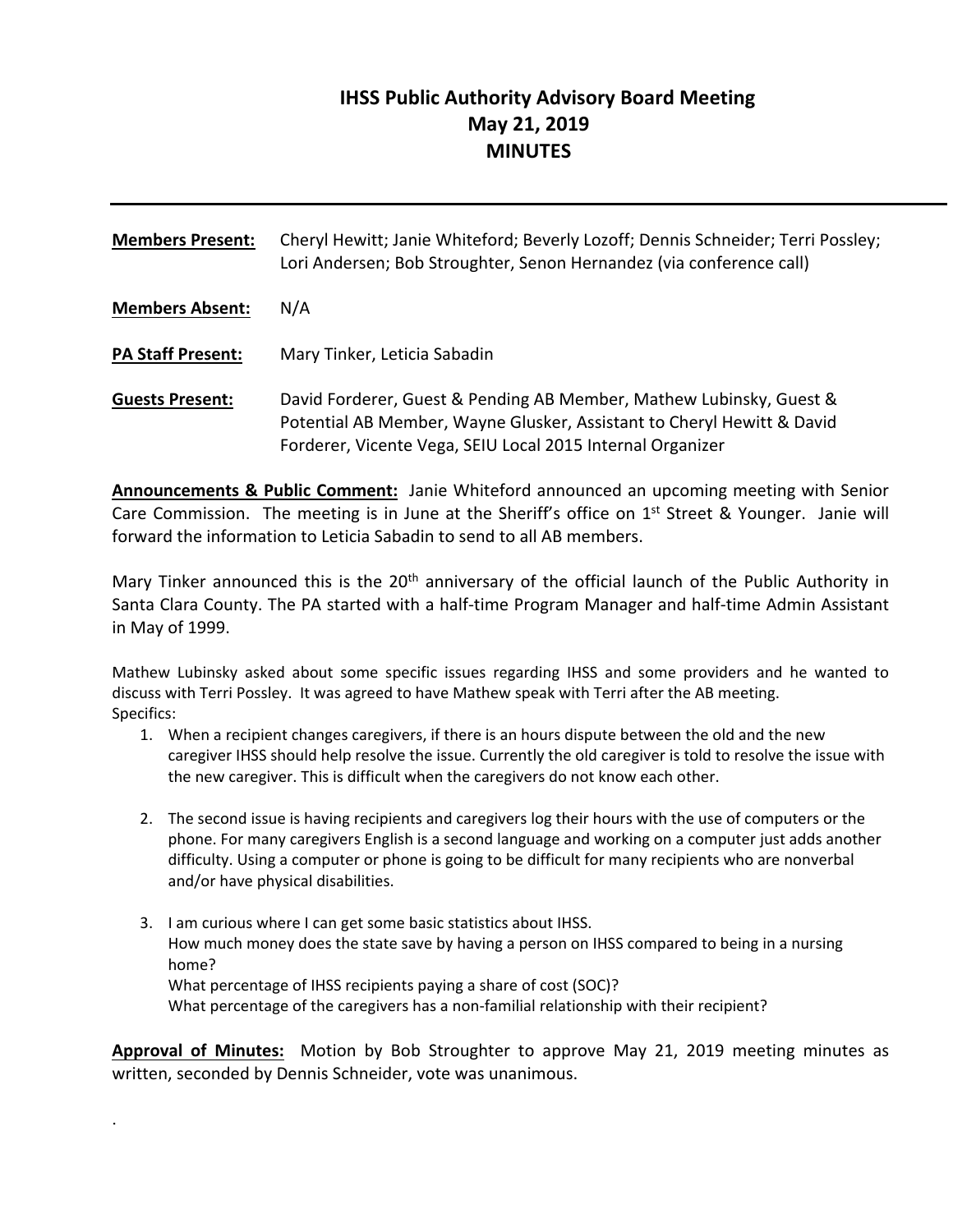Cheryl Hewitt raised concerns that the AB was not strictly following the Brown Act. After discussion with AB members and Mary it was determined that they felt they were in compliance and were adequately getting its work done.

Mary requested that Cheryl tell AB members about the meeting she was requesting with Supervisor Chavez, Mary, herself as chair of AB and Wayne Cheryl's assistant. Much discussion ensued as AB members knew nothing of this potential meeting. All members agreed that one person should not discuss AB business with anyone without full knowledge of entire committee. Also outside meetings must be held with an agreed upon sub‐committee of the AB with a set and agreed upon agenda. All concerns must be dealt with at AB level. To not do so is detrimental to AB work.

Also, within this discussions Terri and others discussed and mentioned the video/email and if folks had watched it. Supervisor Chavez recognized the AB, and had quite a few positive things to say and also commended the IHSS AB. It is a great video. Terri expressed how proud she was of the AB and acknowledged how grateful she is for all the hard work, time and meetings some of the board members have participated in to help with attempting to getting IHSS more staff.

**Bylaws Change Request Update:** Beverly Lozoff gave a brief update to ensure everyone is aware of the process. The proposal was approved by the AB members (the motion passed with six aye votes and one no vote by Cheryl Hewett who wants the record to show she is adamantly opposed). The proposal and it was sent to Terri Possley who then forwarded it to County Counsel and Jim Ramoni as the next step in this process.

**SARC (San Andreas Regional Center) Discussion:** Cheryl Hewitt stated SARC is informing their clients that they must turn over their IHSS hours to SARC in order to be eligible to receive assistance from the agency. Cheryl wanted to bring this to everyone's attention again since apparently it is happening and it is wrong and illegal.

Mary reminded Cheryl that Terri Possley and she met about two years ago regarding this issue. The meeting ended with a request for Cheryl to bring specific cases, or client names and details so it could be investigated further. Cheryl acknowledged she did not follow‐up which resulted in nothing moving forward or being resolved. Cheryl agreed that she would send Mary and Terri the specific information needed in order to conduct an investigation.

Supervisor Chavez: Follow-up Conference Call Report Back: Both Lori and Janie stated the meeting with Supervisor Chavez was very productive. Supervisor Chavez is very supportive of their advocacy efforts and the agenda brought to her. She is pushing for next steps and requested a follow‐up call. Supervisor Chavez is requesting and fully supporting QA audit.

- a. Next Steps Discussion
- b. Expedited Discharge Team

Lori mentioned the next meeting is scheduled for May  $30<sup>th</sup>$ . Lori has to put together an email to Supervisor Chavez' aide and email to her by the end of this week (5/24). Lori is preparing a brief with succinct language setting the parameters of the audit to help scope it. These are the primary issues:

- IHSS staffing needs more social workers, clerical staff
- Another SW unit similar to the one that existed with CCI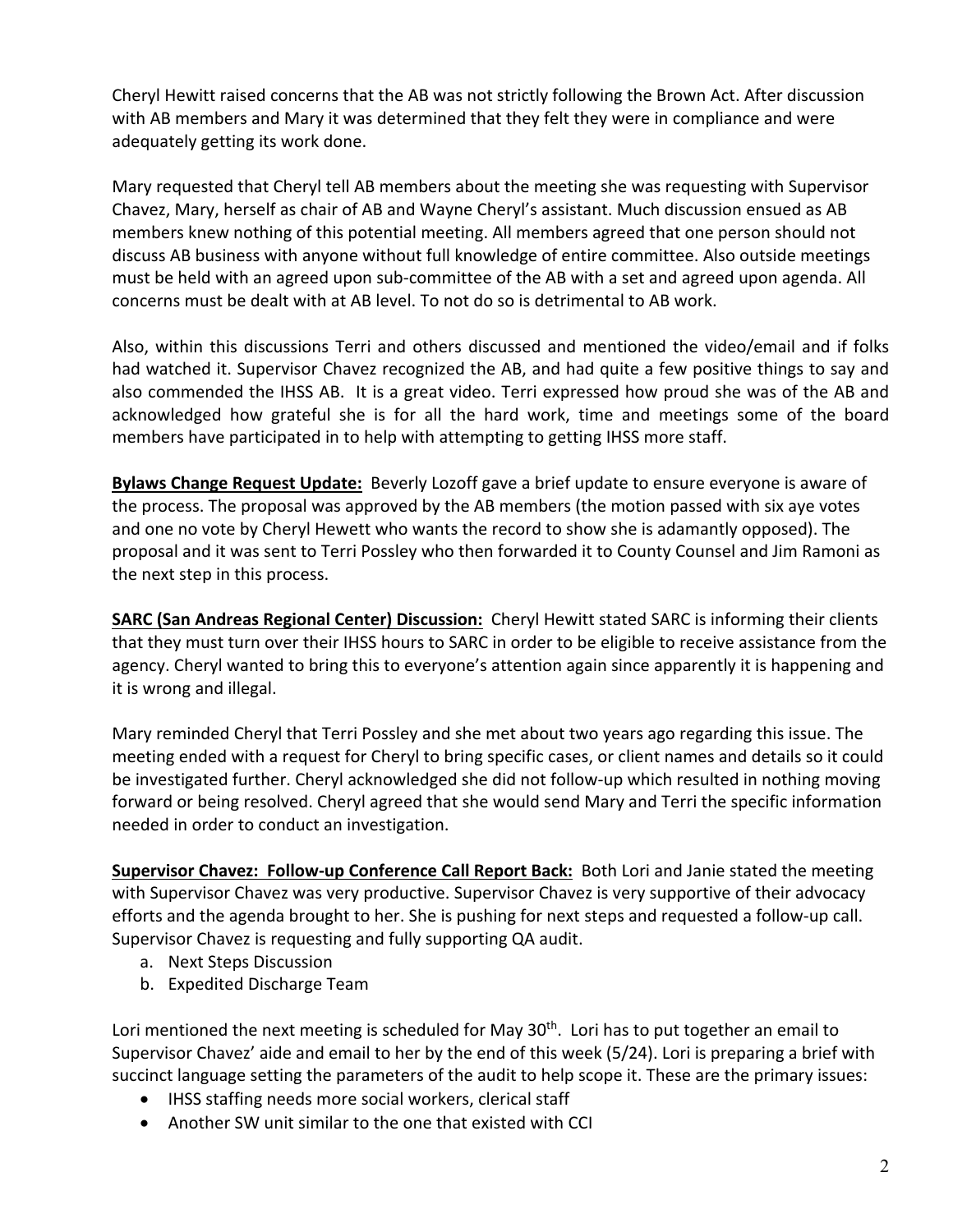- Hold, wait times
- Newer technology to enable applying for IHSS online
- Need to be in compliance with 45 day assessments, the county is currently out of compliance

Continuous Quality Improvement unit with Chad Whitlock, in charge doing the audits and general opinion is he is not doing a good job. He's been working on IHSS for over a year and there is nothing to show for it. He is auditing: the intake process, staffing levels and compliance

Terri also mentioned the limitations under the union‐SEIU 521 guidelines, it's a struggle and very hard to get employees to do certain work and follow under their specific classifications. Terri has to deal with this on a daily basis and has to be mindful of this.

**CAPA Report:** CAPA met via conference call April 25<sup>th</sup>. Due to budget hearings at the capital it was determined a conference call was most effective use of everyone's time.

**EVV:** CDSS held two public stakeholder meetings; the first covered the telephone timesheet option for EVV held on March 29<sup>th</sup> and the second covering EVV implementation strategy held April  $5<sup>th</sup>$ . Information including the Power Point Presentations from both meetings can be obtained by going to www.cdss.ca.gov/inforesources/IHSS/EVV/StakeholderMeetings.

**PA Admin Funding:** Governor Newsom unveiled his May Revision to the state budget May 9th. CDSS has posted the details on the May Revise at http://www.cdss.ca.gov/inforesources/Local-Assistance-Estimates/2019‐May‐Revision‐for‐the‐2019‐20‐Governors‐Budget and the Department of Finance summary is at http://www.ebudget.ca.gov/

The May Revise proposes to increase PA admin funding from \$45.773 million to \$49.510 million (total funds), an increase of \$3.737 million over the January budget proposal. CAPA asked CDSS to provide the details on how the increase was calculated, so at this time we don't know how much is attributed to caseload changes versus adjustments to the CDSS formula to fund PA mandates.

| <b>PA Admin Funding FY</b><br>19/20 | <b>State Funds</b> | <b>Federal Funds</b> | <b>Total</b>     |
|-------------------------------------|--------------------|----------------------|------------------|
| January budget                      | \$23.115 million   | \$22.658 million     | \$45.773 million |
| May Revise                          | \$24.953 million   | \$24.557 million     | \$49.510 million |

The May Revise estimates IHSS caseload at 564,734 for FY 19/20, a slight increase over the January projected caseload of 564,330.

DOF May Revise summary on IHSS:

• IHSS Restoration of the 7-percent Across-the-Board Reduction to IHSS Service Hours—An increase of \$15.3 million General Fund to reflect the updated costs for the restoration of the 7‐ percent across‐the‐board reduction to IHSS service hours. The May Revision proposes to temporarily restore the 7‐percent reduction through December 31, 2021, due to lower than expected revenues over the forecast period and ongoing efforts to contain costs.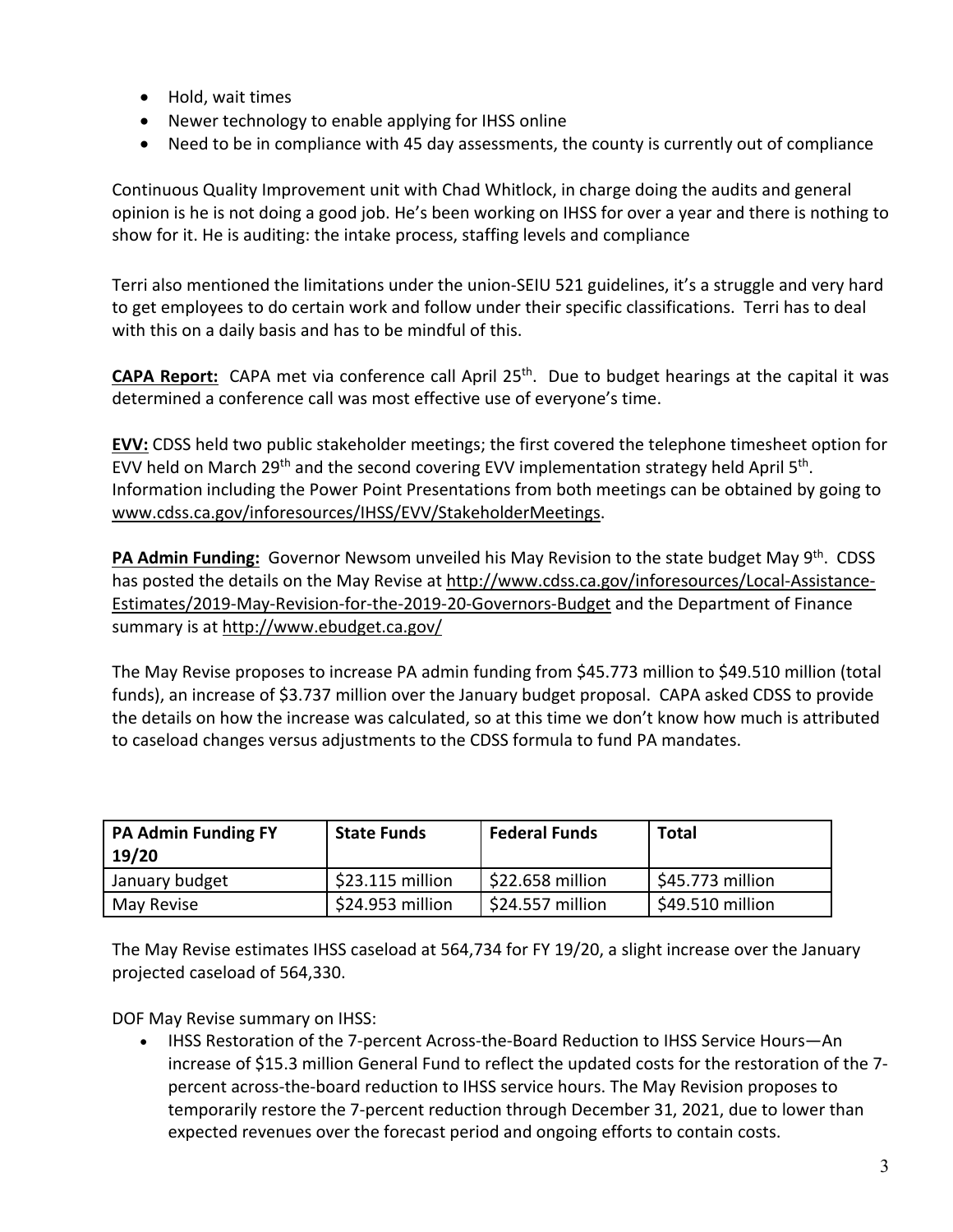● County IHSS Maintenance-of-Effort Adjustment—An increase of \$55 million General Fund related to the rebenching of the County IHSS Maintenance‐of‐Effort to reflect revised 1991 Realignment revenue projections and revised IHSS caseload and cost projections.

**Legislative Report:** Below, please find the list of bills CAPA is currently tracking. Please note this list is subject to change:

### **AB 50 (Kalra): Medi‐Cal: Assisted Living Waiver Program.**

This bill would require the State Department of Health Care Services to submit, in 2019, to the federal Centers for Medicare and Medicaid Services a request for renewal a request for renewal of the Assisted Living Waiver program with specified amendments. The bill would require, as part of the amendments, the department to increase the number of participants in the program, in the 15 existing waiver counties, expansion of the program beyond those counties on a regional basis, and modification to the provider reimbursement tiers while also maintaining the program's budget neutral provisions. *This bill is currently in the possession of the Assembly Appropriations Committee, where it is scheduled to be heard on May 8. Recommended Position: Support.* 

### **AB 229 (Nazarian): In‐home supportive services: written content translation.**

Current law requires the State Department of Social Services to translate a specified notice of action into the four threshold languages of the public receiving in‐home supportive services. This bill would clarify that the department is required to provide translations of written content into the four threshold languages of providers of in‐home supportive services in California. The bill would permit the department to work with counties and the County Welfare Directors Association to repurpose existing, county‐produced translations of written content. *This bill is currently on the Assembly Appropriations Committee suspense file, where it is scheduled to be taken up later this month. This bill is co‐sponsored by CAPA and CWDA.*

### **AB 251 (Patterson): Personal income taxes: credit: family caregiver.**

The Personal Income Tax Law allows various credits against the taxes imposed by that law. This bill, for each taxable year beginning and or after January 1, 2020, and before January 1, 2025, would allow a credit against those taxes in an amount equal to 50% of the amount paid or incurred by a family caregiver during the taxable year for eligible expenses related to the care of an eligible family member, not to exceed \$5,000. The bill would limit the aggregate amount of these credits to be allocated in each calendar year to \$150,000,000 as well as any unusual credit amount, if any allocated in the preceding calendar year. *This bill is currently on the Assembly Appropriations Committee suspense file, where it is scheduled to be taken up later this month. Recommended Position: Watch.* 

### **AB 426 (Maienschein): In‐Home Supportive Services program.**

urrent law requires a county welfare department to assess each recipient's continuing monthly need for in-home supportive services at varying intervals, but at least once every 12 months. Current law authorizes a county to reassess a recipient's need for services at a time interval of less than 12 months from a recipient's initial intake or last assessment if the county social worker has information indicating that the recipient's need for services is expected to decrease in less than 12 months. This bill would require a reduction of a recipient's monthly authorized number of service hours to be based solely on a change in the recipient's household composition or a change in another household member's use of services that impacts the calculation of the recipient's prorated service hours, a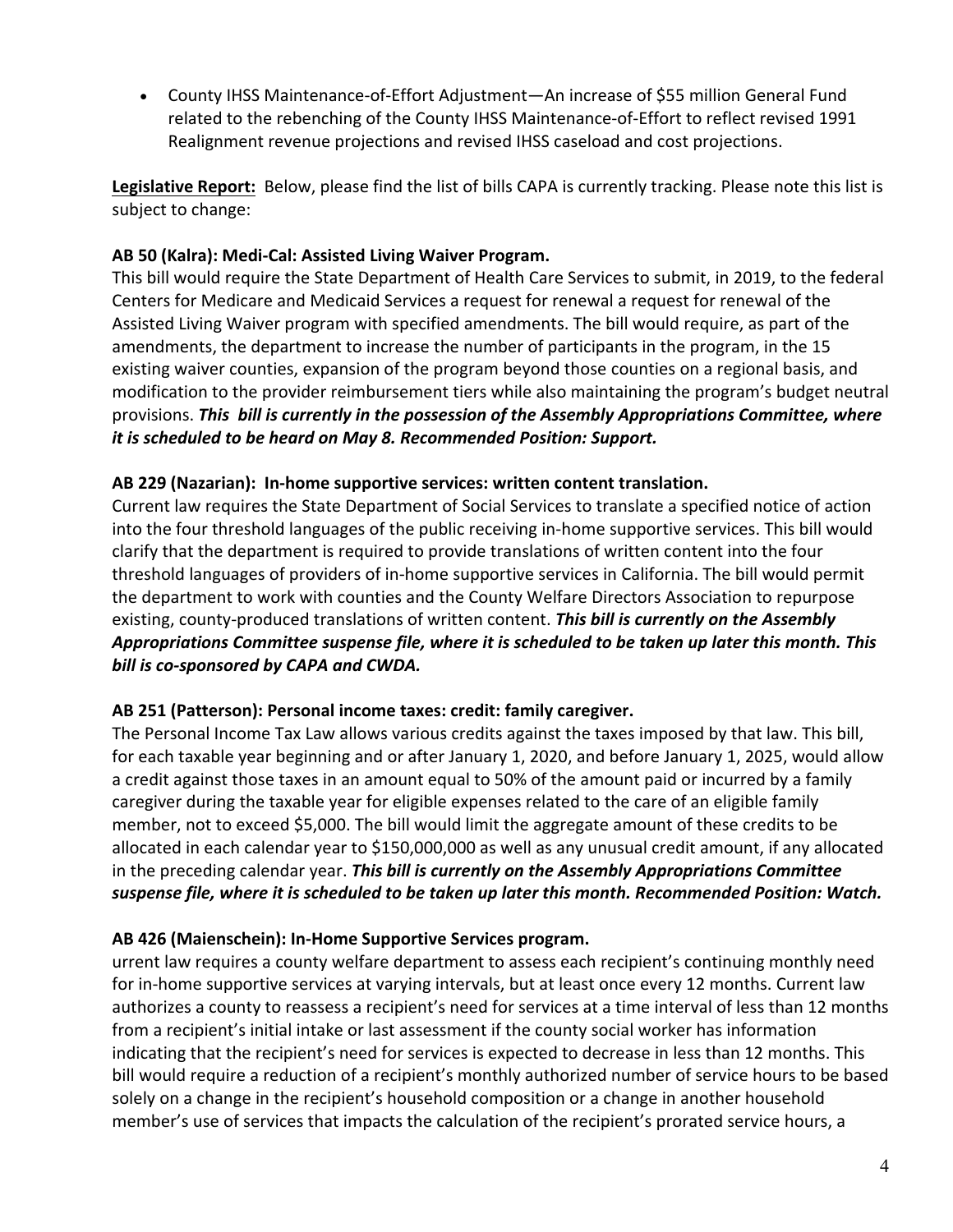documented change in the recipient's functionality, a change in the law that affects the assessment of needed services, or an error in computing a recipient's monthly authorized number of service hours that has been documented by the county. *This bill is currently on the Assembly Appropriations Committee Suspense File, where it will be taken up later in the month. Recommended Position: Watch.* 

#### **AB 477 (Cervantes): Emergency preparedness: vulnerable populations**.

Current law authorizes cities, cities and counties, and counties to create disaster councils, by ordinance, to develop plans for meeting any condition constituting a local emergency or state of emergency, including, but not limited to, earthquakes, natural or manmade disasters specific to that jurisdiction, or state of war emergency. This bill would require cities, cities and counties, and counties to include representatives from the access and functional needs population, as defined, in the next regular update to their emergency plan, as specified. *This bill is currently in the possession of the Assembly Appropriations Committee, where it is scheduled to be heard on May 8. Recommended Position: Support***.**

# **AB 526 (Petrie‐Norris): Public social services: SSI/SSP.**

Current law requires the former Managed Risk Medical Insurance Board and former State Department of Health Services, in collaboration with program offices for the WIC Program and other designated entities, to design, promulgate, and implement policies and procedures for an automated enrollment gateway system, subject to appropriation, allowing children applying to the WIC Program to obtain presumptive eligibility for, and to facilitate application for enrollment in, the Medi‐Cal program or the former Healthy Families Program, to the extent federal financial participation is available, as specified. This bill would delete the above‐described provisions relating to the automated enrollment gateway system and would instead require the State Department of Health Care Services, in collaboration with the same designated entities, to design, promulgate, and implement policies and procedures for an automated enrollment gateway pathway, operational no later than May 1, 2020, designating the WIC Program and its local WIC agencies as Express Lane agencies and using WIC eligibility determinations to meet Medi‐Cal eligibility requirements. *This bill is currently on the Assembly Appropriations Committee Suspense File, where it is scheduled to be taken up later in May. Recommended Position: Watch*.

### **AB 568 (Reyes) Caregiver resource centers: volunteer workforce**.

Would establish, until January 1, 2025, a pilot program, administered by the Director of Health Care Services, pursuant to which the CRCs would select, train, and place volunteers to provide care to persons who are at least 65 years of age or who have a cognitive impairment and meet specified criteria. The bill would establish selection criteria for prospective volunteers and specified training requirements. The bill would require the CRCs to provide a stipend and an educational award, as specified, to volunteers. *This bill is on the Assembly Appropriations Committee Suspense File, where it is scheduled to be taken up later this month. Recommended Position: Watch.*

### **AB 683 (Carrillo): Medi‐Cal: eligibility.**

Current law requires Medi‐Cal benefits to be provided to individuals eligible for services pursuant to prescribed standards, including a modified adjusted gross income (MAGI) eligibility standard. Current law prohibits the use of an asset or resources test for individuals whose financial eligibility for Medi‐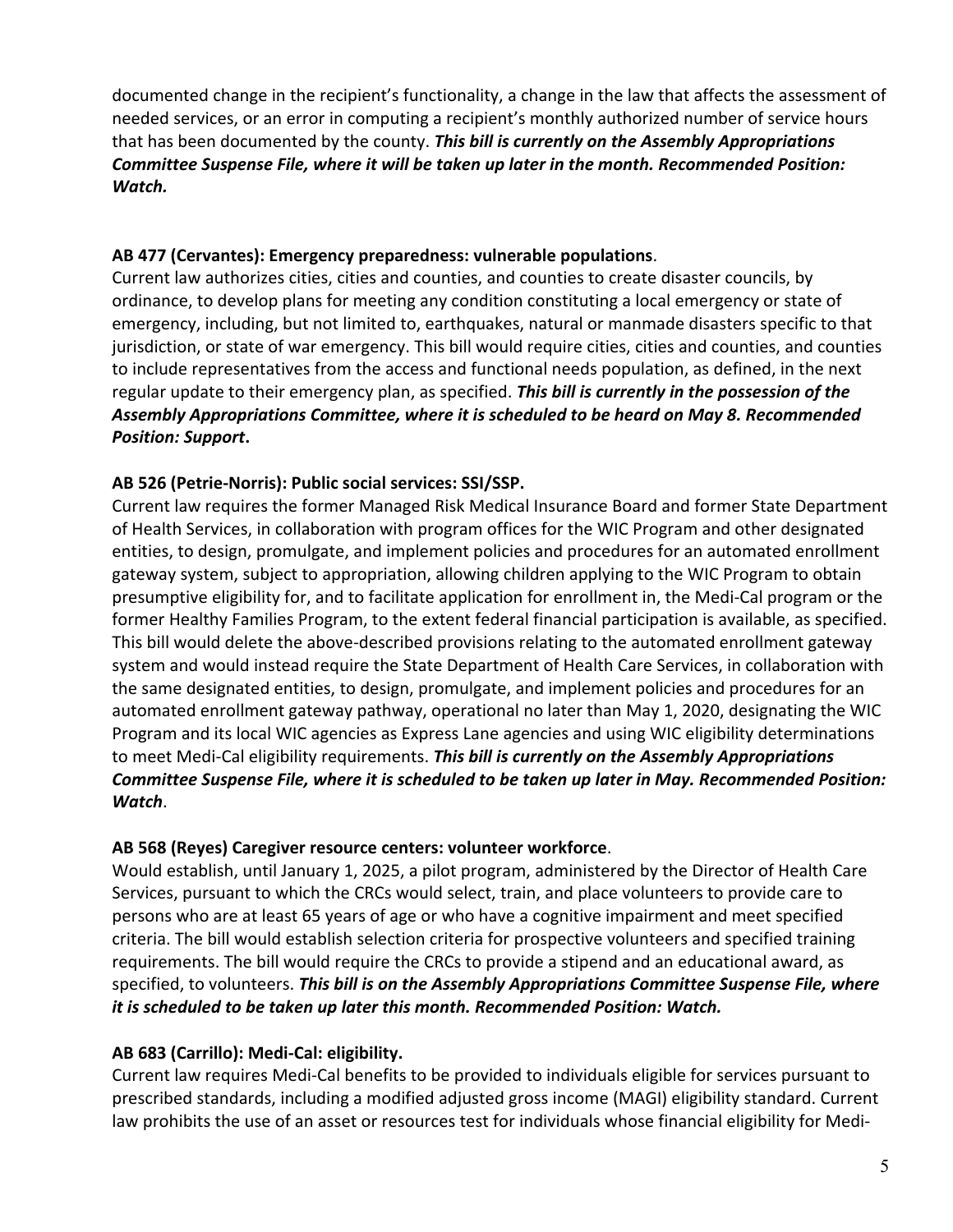Cal is determined based on the application of MAGI. This bill would require the State Department of Health Care Services to disregard, commencing July 1, 2020, specified assets and resources, such as motor vehicles and life insurance policies, in determining the Medi‐Cal eligibility for an applicant or beneficiary whose eligibility is not determined using MAGI, subject to federal approval and federal financial participation. *This bill is currently in the possession of Assembly Appropriations Committee, where it has yet to be scheduled for hearing. Recommended Position: Support.*

### **AB 715 (Arambula): Medi‐Cal: program for aged and disabled persons.**

Current law requires the State Department of Health Care Services to exercise its option under federal law to implement a program for aged and disabled persons. Current law requires an individual under these provisions to satisfy certain financial eligibility requirements. Current law requires the department to implement this program by means of all‐county letters or similar instructions without taking regulatory action and thereafter requires the department to adopt regulations. This bill would instead require, upon receipt of federal approval, all countable income over 100% of the federal poverty level, up to 138% of the federal poverty level, to be disregarded, after taking all other disregards, deductions, and exclusions into account for those persons eligible under the program for aged and disabled persons. *This bill is currently in the possession of Assembly Appropriations Committee, where it has yet to be scheduled for hearing. Recommended Position: Support.* 

# **AB 911 (Rodriguez) 911 services: elder adults and persons with disabilities.**

Would require the Office of Emergency Services, in consultation with relevant experts and stakeholders, to develop a plan and timeline of target dates for the testing, implementation, and operation of a statewide system, consistent with the requirements of this bill, that would enable all Californians, including older adults, individuals with disabilities, and other at‐risk persons, to voluntarily provide vital health and safety information to be made available to all first responders in an emergency if a "911" call is placed. The bill would make information submitted through the statewide system confidential and not a public record. *This bill is currently in the possession of the Assembly Committee on Appropriations where it is scheduled to be heard on May 8. Recommended Position: Support.*

# **AB 924 (Voepel): In‐home supportive services.**

Current law requires that in‐home supportive services and waiver personal care services be performed by providers within a workweek, as defined, that does not exceed 66 hours per week, as reduced by a specified net percentage, and specifies that there are bimonthly payroll periods. This bill would instead require the county welfare department to measure each recipient's continuing need for supportive services on a weekly basis for purposes of its required assessment of the recipient's continuing need, and would specify that a "payroll period" means 2 workweeks. The bill would make other technical, nonsubstantive changes. *This bill is a now a two‐year bill, pursuant to Rule 61 (a)(2). Recommended Position: Pending.* 

### **AB 1042 (Wood): Medi‐Cal: beneficiary maintenance needs: home upkeep allowances: transitional needs funds.**

Would establish eligibility and other requirements for providing the home upkeep allowance or a transitional needs fund to Medi‐Cal patients residing in a long‐term care facility, as specified. The bill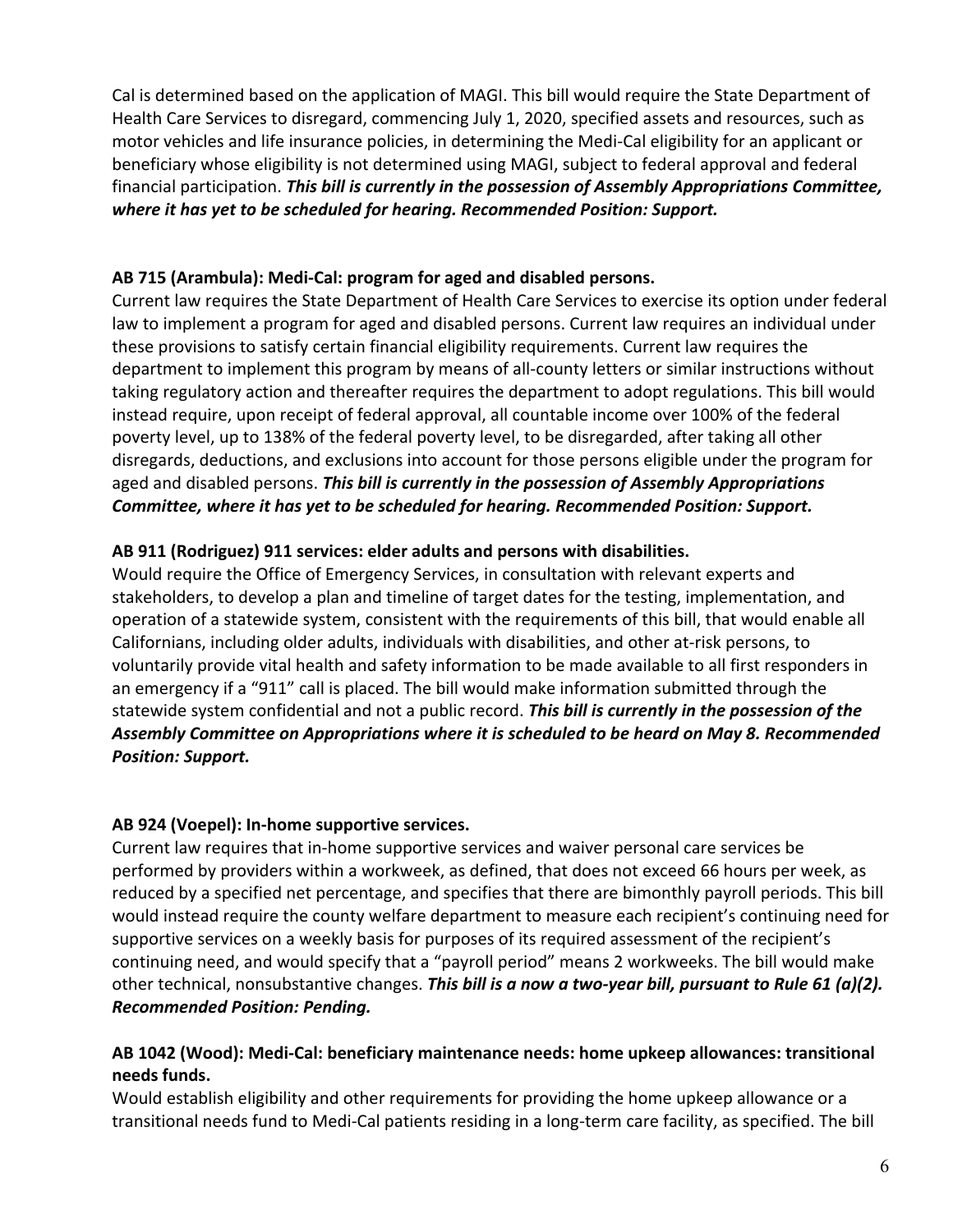would prescribe both general and specific requirements for both facility residents who intend to leave the facility and return to an existing home, who would receive the home upkeep allowance, and for residents who do not have a home but intend to leave the facility and establish a new home, who could establish a transitional needs fund for the purpose of meeting the transitional costs of establishing a home. *This bill is currently on the Assembly Appropriations Committee suspense file, where it will be taken up later this month. Recommended Position: Support.*

### **AB 1088 (Wood): Medi‐Cal: eligibility.**

Would provide that an aged, blind, or disabled individual who would otherwise be eligible for Medi‐ Cal benefits, as specified, would be eligible for Medi‐Cal without a share of cost if their income and resources otherwise meet eligibility requirements. The bill would authorize the State Department of Health Care Services to implement this provision by provider bulletins or similar instructions until regulations are adopted. The bill would require the department to adopt regulations by July 1, 2021, and to provide a status report to the Legislature on a semiannual basis until regulations have been adopted. *This bill is currently in the possession of Assembly Appropriations Committee, where it is scheduled to be heard on May 8. Recommended Position: Support.* 

# **AB 1136 (Nazarian): California Department of Community Living: establishment.**

Would state the intent of the Legislature to enact legislation to establish the California Department of Community Living, within the California Health and Human Services Agency, from a reorganization of the existing California Department of Aging. The bill would further state the intent of the Legislature to enact legislation to require the California Department of Community Living to realize California's commitment to person‐centered, coordinated service delivery for older adults, people with disabilities, and their caregivers and provide leadership and policy development*. This bill is on the Assembly Appropriations Suspense File, where it is scheduled to be taken up later this month. Recommended Position: Watch.* 

# **AB 1137 (Nazarian): The California Department of Aging.**

The Mello‐Granlund Older Californians Act establishes the California Department of Aging in the California Health and Human Services Agency, and sets forth its mission to provide leadership to the area agencies on aging in developing systems of home- and community-based services that maintain individuals in their own homes or least restrictive homelike environments. Current law requires the department to develop minimum standards for service delivery, and requires those standards to ensure that a system meets specified requirements, including that it has cost containment and fiscal incentives consistent with the delivery of appropriate services at the appropriate level. This bill would delete that cost containment and fiscal incentives requirement. *This on the Assembly Appropriations Suspense Calendar, where it is scheduled to be taken up later in the month. Recommended Position: Watch.* 

### **AB 1287 (Nazarian): Universal assessments: No Wrong Door system.**

Current law, including, among others, the Mello‐Granlund Older Californians Act, provides various programs to assist older adults and people with disabilities. These programs include the Aging and Disability Resource Connection program established to provide information to consumers and their families on available long-term services and supports (LTSS) programs and to assist older adults, caregivers, and persons with disabilities in accessing LTSS programs at the local level. This bill would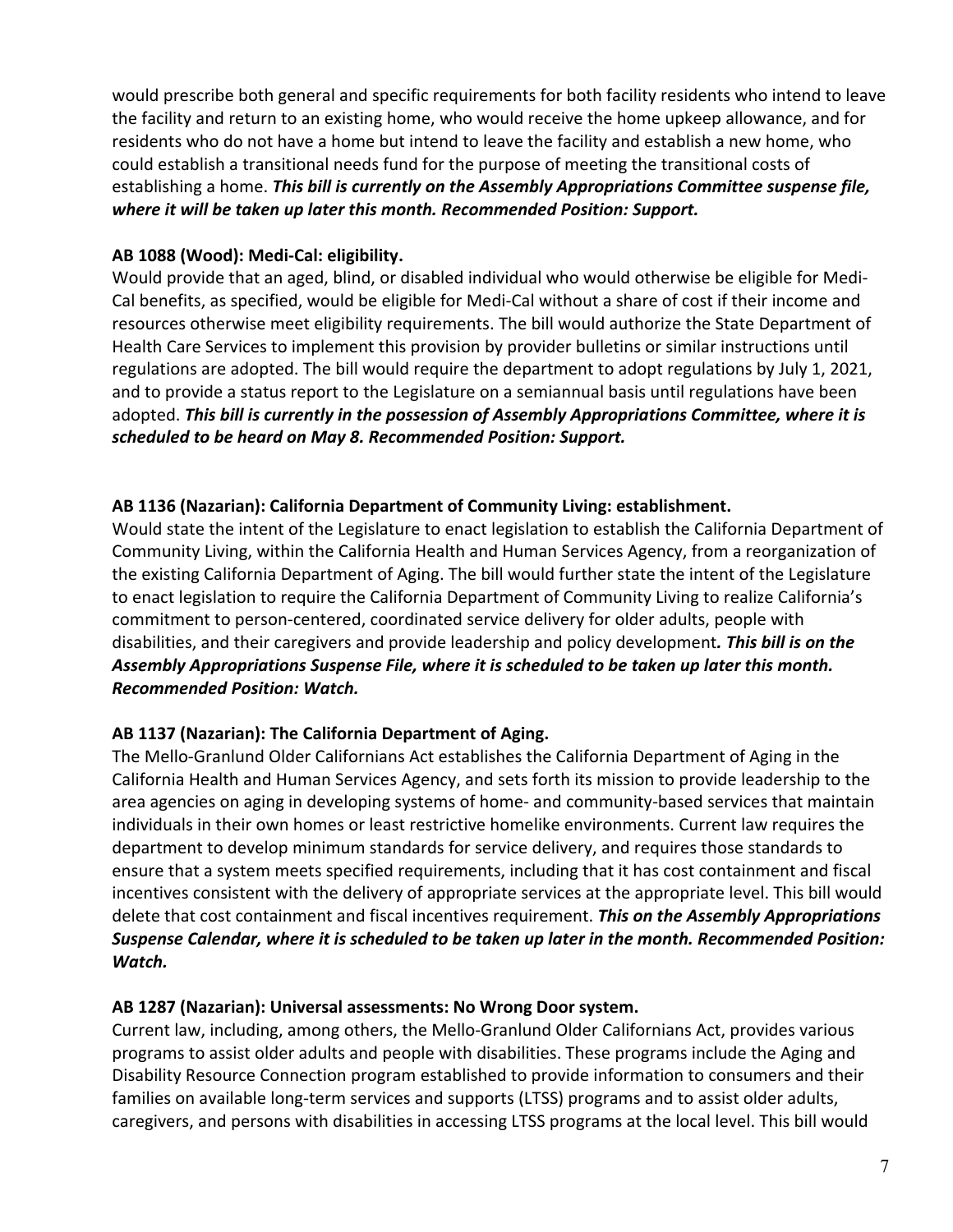require the California Department of Aging, in partnership with other specified departments and in consultation with stakeholders, to develop a plan and strategy for a phased statewide implementation of the No Wrong Door system, as described, on or before July 1, 2020.*This bill is currently in the possession of the Assembly Appropriations Committee, where it is scheduled to be heard on May 8. Recommended Position: Watch.*

# **AB 1382 (Aguiar‐Curry) Master Plan for an Aging California.**

Would require the state to adopt a Master Plan for Aging, emphasizing workforce priorities. The bill would require the Master Plan for Aging to prioritize specified issues related to preparing and supporting the state's paid paraprofessionals and professionals, as well as unpaid family caregivers. These issues would include, but not be limited to, (1) addressing the need for a well-trained and culturally competent paid paraprofessional and professional health care and long‐term care workforce, and (2) developing recommendations regarding the need for high-quality, affordable, and accessible respite services throughout the state for unpaid family caregivers.*. This bill is on the Assembly Appropriations Committee Suspense File, where it will be taken up later in the month. Recommended Position: Pending.* 

# **AB 1434 (Kalra): Public social services: SSI/SSP.**

Current law provides for the State Supplementary Program for the Aged, Blind and Disabled (SSP), which requires the State Department of Social Services to contract with the United States Secretary of Health and Human Services to make payments to SSP recipients to supplement Supplemental Security Income (SSI) payments made available pursuant to the federal Social Security Act. This bill would reinstate the cost‐of‐living adjustment beginning January 1 of the 2020 calendar year. The bill would also require a maximum aid payment provided to an individual or a married couple that does not equal or exceed 100% of the 2019 federal poverty level to be increased to an amount that equals 100% of the federal poverty level. *This bill is on the Assembly Appropriations Committee Suspense file, where it will be taken up later in the month. Recommended Position: Support*.

### **SB 214 (Dodd): Medi‐Cal: California Community Transitions program.**

Would require the State Department of Health Care Services to implement and administer the California Community Transitions (CCT) program, as authorized under federal law and pursuant to the terms of the Money Follows the Person Rebalancing Demonstration, to help an eligible Medi‐Cal beneficiary move to a qualified residence, as defined, after residing in an institutional health facility for a period of 90 days or longer. The bill would require CCT program services to be provided by a lead organization, as defined, which would coordinate and ensure the delivery of all services necessary to implement the program. *This bill is currently in the possession of the Senate Appropriations Committee, where it has yet to be scheduled for hearing. Recommended Position: Support.*

### **SB 228 (Jackson): Master Plan on Aging.**

Would require the Governor to appoint a Master Plan Director and establish an Aging Task Force, consisting of 13 members, with the President pro Tempore of the Senate and the Speaker of the Assembly each appointing 2 members and the Governor appointing 9 members to the task force. The bill would require the director, with the assistance of the task force, to work with representatives from impacted state departments, stakeholders, and other agencies to identify the policies and priorities that need to be implemented in California to prepare for the aging of its population.*This bill*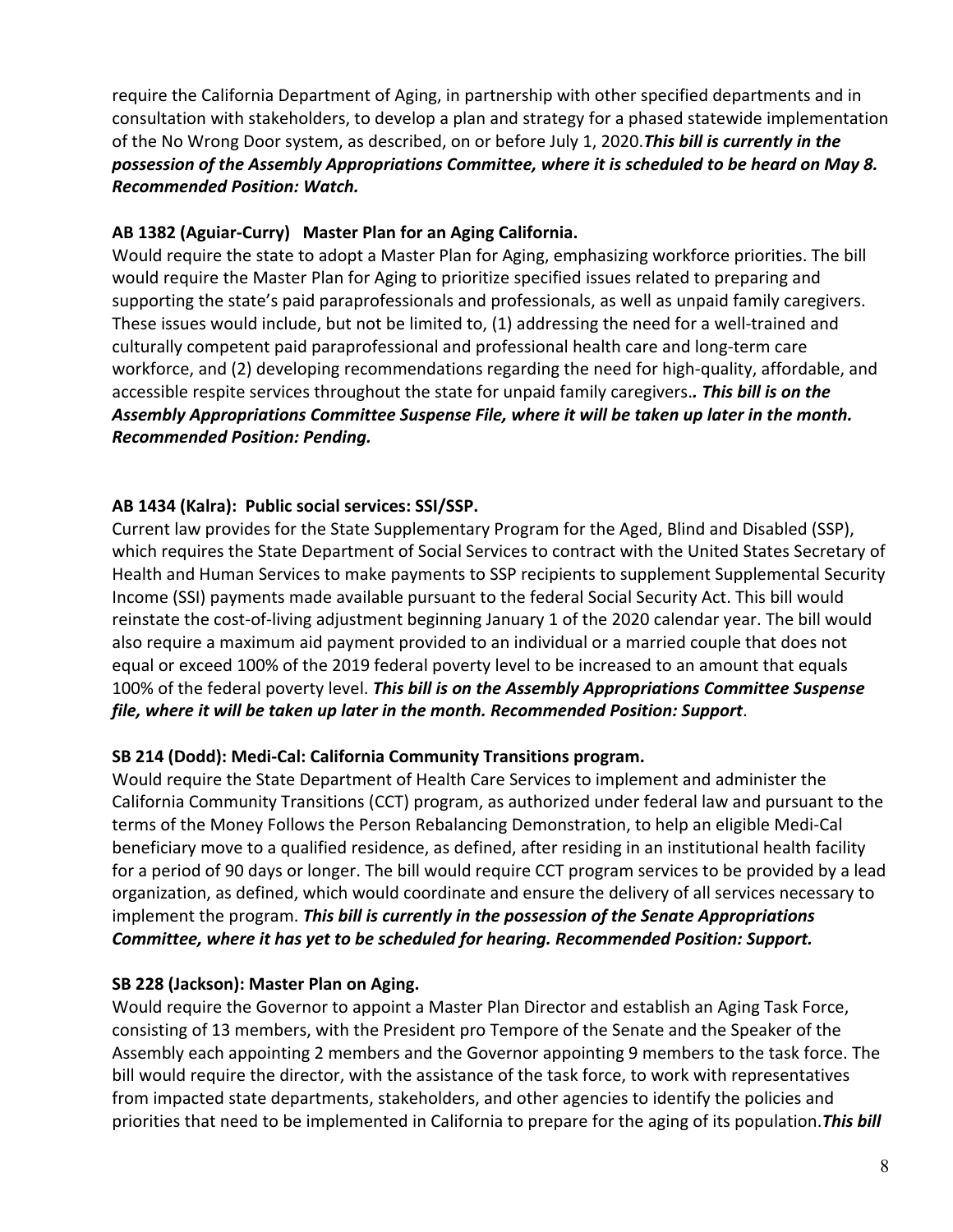# *is currently in the possession of Senate Appropriations Committee, where it is scheduled to be heard on May 13. Recommended Position: Pending.*

### **SB 280 (Jackson): Older adults and persons with disabilities: fall prevention.**

The Mello‐Granlund Older Californians Act establishes the California Department of Aging, and sets forth its duties and powers, including, among other things, entering into a contract for the development of information and materials to educate Californians on the concept of "aging in place" and the benefits of home modification. Current law also establishes the Senior Housing Information and Support Center within the department for the purpose of providing information and training relating to available innovative resources and senior services, and housing options and home modification alternatives designed to support independent living or living with family. This bill would repeal those provisions relating to the department's provision of information on housing and home modifications for seniors. *This bill is currently on the Senate Appropriations Committee Suspense File, where it is scheduled to be taken up later this month. Recommended Position: Pending*.

# **SB 338 (Hueso): Senior and disability victimization: law enforcement policies.**

Would eliminate the duty imposed on long-term care ombudsman programs to revise or include in their policy manuals specified information regarding elder and dependent adult abuse. The bill would also authorize local law enforcement agencies to adopt a policy regarding senior and disability victimization, as defined. The bill would require, if a local law enforcement agency adopts or revises a policy regarding senior and disability victimization on or after October 1, 2020, that the policy include specified provisions, including those related to enforcement and training. *This bill is currently in the possession of Assembly Desk, where it has yet to be referred. Recommended Position: Watch.* 

### **SB 512 (Pan): Long‐term services and supports.**

Would establish the California Long‐Term Services and Supports Benefits Board (LTSS Board), to be composed of 9 specified members, including, among others, the Treasurer as chair, the Secretary of California Health and Human Services as vice chair, and 3 members to be appointed by the Governor. The bill would require the LTSS Board to manage and invest revenue deposited in the California Long‐ Term Services and Supports Benefits Trust Fund (LTSS Trust), which the bill would create in the State treasury, to, upon appropriation, finance long‐term services and supports for eligible individuals. *This bill is currently in the possession of Senate Appropriations Committee, where it is scheduled to be heard on May 13. Recommended Position: Pending.*

### **SB 611 (Caballero): Housing: elderly and individuals with disabilities.**

Would establish the Master Plan for Aging Housing Task Force, chaired by the director or their designee, and composed of specified stakeholders and representatives of government agencies to, among other things, make recommendations to the Legislature for legislation that will help increase the supply of affordable housing for older adults and reduce barriers to providing health care and social services to older adults in affordable housing. *This bill is on the Senate Appropriations Committee Suspense File, where it is scheduled to be taken up on May 13. Recommended Position: Support.*

# **PROGRAMS REPORT**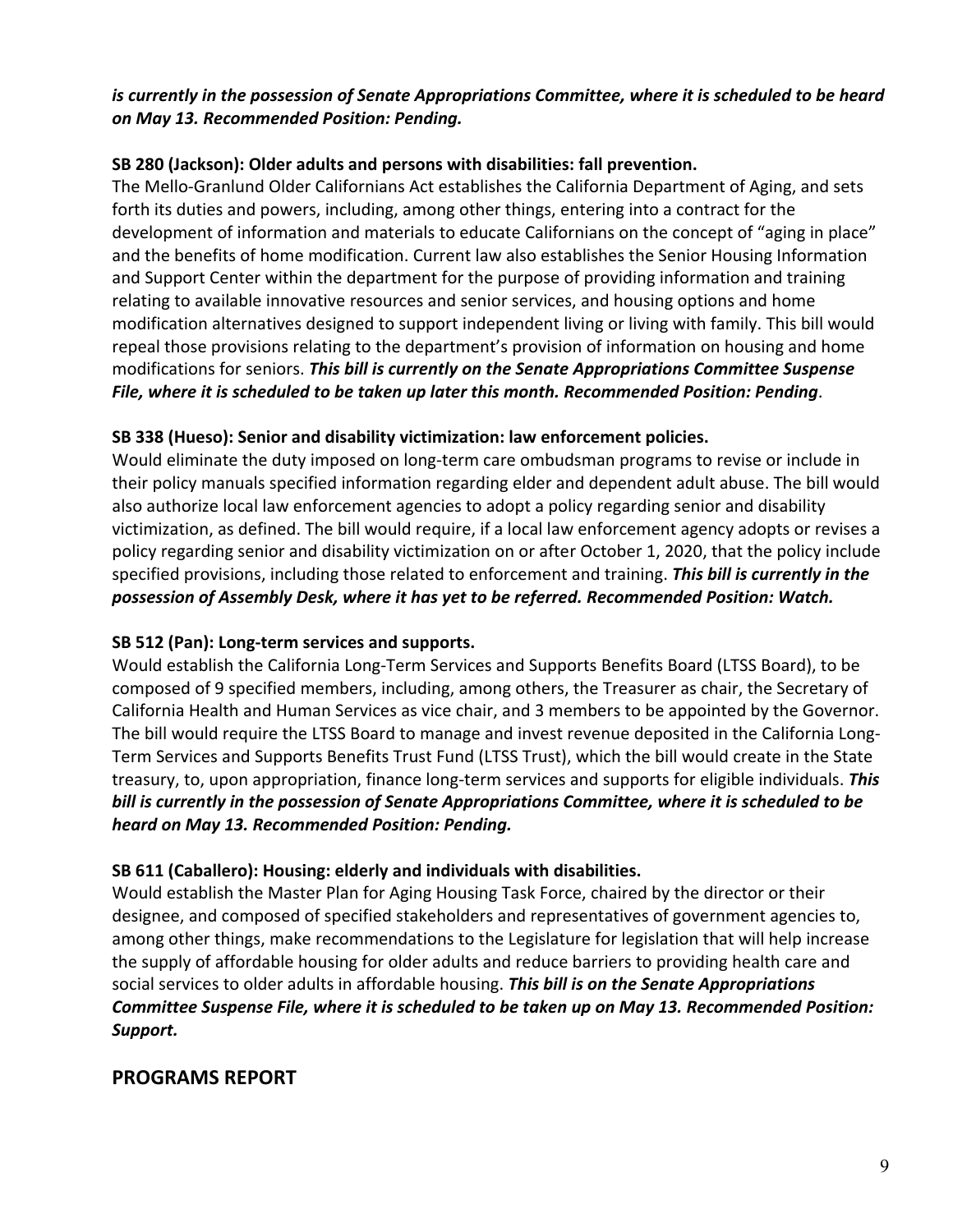**Benefits Administration:** There were **11,704** IPs enrolled in the Valley Health Plan with **4,756** of those in the Classic Plan and **6,948 i**n the Preferred Plan in April. There were **12,391** IPs enrolled in the Dental/Vision plans during the month of April. There were **719** Smart Pass VTA Cards issued.

#### **Enrollment:**

Number of IPs enrolled: **506** Number of IPs partially done: **66** Fingerprints: Failed: **4**

Estimated number of individuals attending group enrollment sessions was **50 to 80** per session. Group sessions are generally held on Fridays with approximately **470** attending in April.

**Registry Services:** There are **428** active IPs on the registry and **1162** active consumers.

The registry:

- Completed **64** new consumer intakes and reactivated **76** consumers
- Attained **73** matches
- Provided **558** new interventions

**Care Coaching:** The Registry received **15** referrals for Care Coaching in the month of February. There were **23** in‐home visits made.

**Urgent Care Registry** There were **12** hours of service authorized in April.

**Registry Introductory Training (RIT):** There was **1** RIT sessions held in April.

- Conducted **12** interviews
- Called **30** references
- Completed **24** reference checks
- Added **7** new IPs to the registry

RIT sessions are recruitment training workshops held for individuals who wish to join the registry. This is one of the screening requirements for being added to the registry. Next steps required include checking references, in‐person interview with staff, and completion of mandatory enrollment process which includes DOJ criminal background check. Because of the amount of work required to get someone added to the registry there are generally people being added on a continuous basis.

**IP Trainings Provided:** There were **19** classes offered in April training a total of **318** individuals. Some classes with very small numbers are due to no shows (people who pre‐register for the class but don't show up or notify the PA they can't make it). Sessions offered were:

| <b>Class</b>              | Lang       | $#$ IPs<br><b>Trained</b> | $#$ IPs<br><b>Registered</b> | # No Show |
|---------------------------|------------|---------------------------|------------------------------|-----------|
| <b>Nutrition</b>          | English    | 22                        | 28                           | 6         |
| <b>First Aid</b>          | Vietnamese | 12                        | 12                           |           |
| Personal Care             | English    | 25                        | 30                           | 5         |
| Alzheimer's Basics        | English    | 21                        | 27                           | 6         |
| CPR.                      | Vietnamese | 17                        | 17                           |           |
| Emergency & Disaster Prep | English    | 20                        | 23                           | 3         |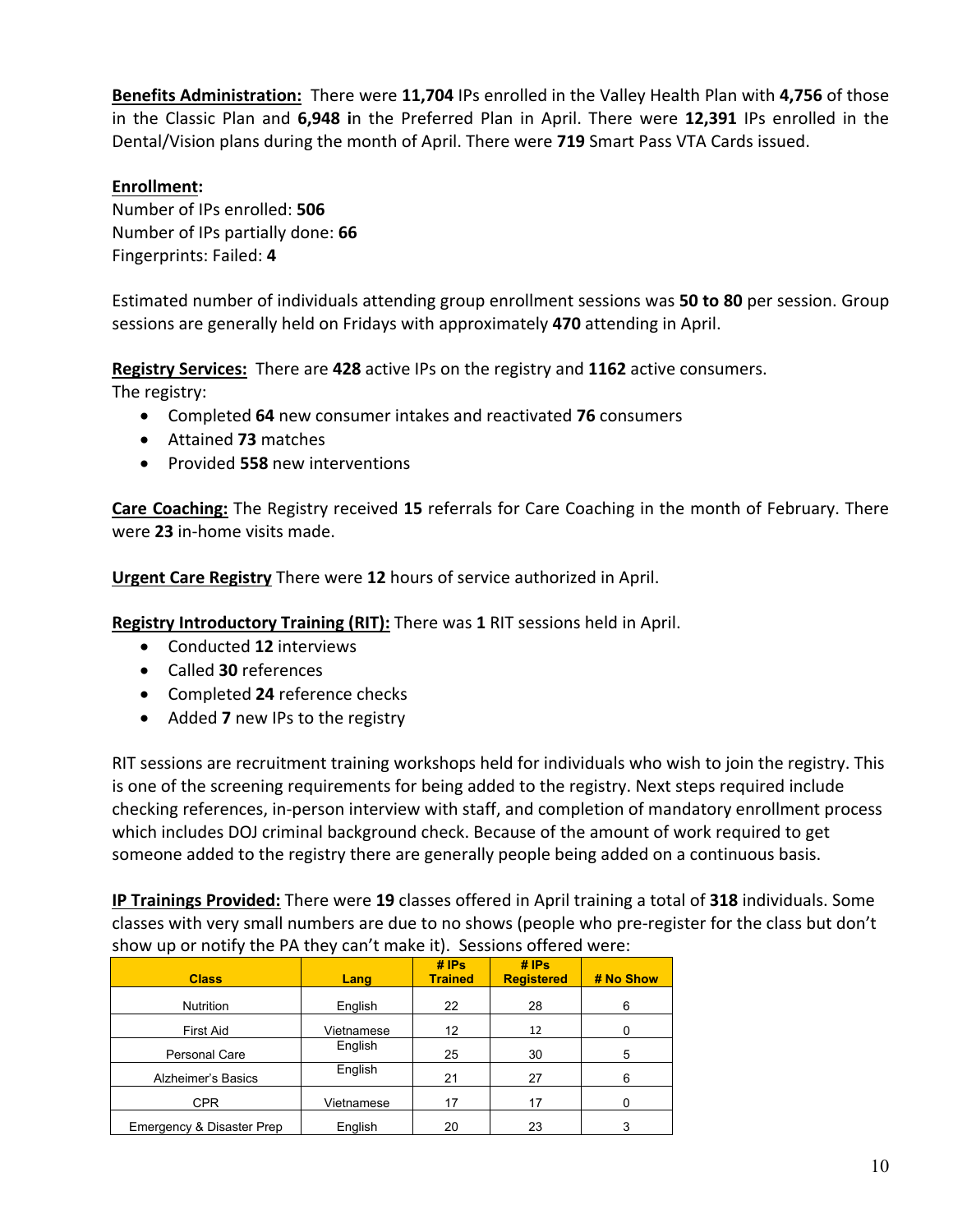| Safety & Infection Prevention | Mandarin   | 11  | 11  | 0              |
|-------------------------------|------------|-----|-----|----------------|
| CPR.                          | Spanish    | 10  | 12  | $\overline{2}$ |
| <b>Nutrition</b>              | English    | 14  | 16  | 2              |
| <b>Skilled Care Provider</b>  | English    | 24  | 29  | 6              |
| CPR.                          | Vietnamese | 14  | 17  | 3              |
| <b>First Aid</b>              | English    | 20  | 25  | 5              |
| Safety & Infection            | English    | 12  | 14  | $\overline{2}$ |
| <b>CPR</b>                    | Mandarin   | 20  | 22  | $\overline{2}$ |
| Safe Lifting & Transferring   | English    | 15  | 17  | 2              |
| <b>Mental Health</b>          | English    | 7   | 9   | $\overline{2}$ |
| Safe Lifting & Transferring   | Vietnamese | 14  | 15  | 1              |
| <b>Falls Prevention</b>       | English    | 27  | 33  | 6              |
| Last Phase of Life            | English    | 13  | 19  | 6              |
| <b>Total</b>                  |            | 318 | 376 | 58             |

**Over Time Training:** There were **10** IPs who were provided training/counseling on overtime issues and how to properly complete their timesheet.

**Timesheet Training Video on PA Website:** The Public Authority developed a great new video that instructs providers on how to complete their timesheets and prevent OT issues. It is quite thorough and easy to understand. The video was viewed **4,156** times during the month of April. The video can be viewed at: http://www.pascc.org/services/TimeSheetVid.html.

**Electronic Time Sheets:** Santa Clara County has **31.1 %** of IPs opted for electronic timesheets. These help to simplify and ensure timesheets don't have errors and are processed quicker. And direct deposit has increased participation rate to **42.9 %** ensuring IPs get paid much quicker. PA staff is encouraging new IPs and others they talk with to enroll in ETS and DD in order to prevent delays in getting paid. It is included as part of the enrollment orientation as well.

**Sick Leave Update:** The number of IPs using their sick leave continues to increase every month but still much lower than anticipated. As of **April only 5.5% (1286) of IPs in Santa Clara County have claimed some sick pay hours, 1,121 have claimed all 8 hours.**

**California IHSS Consumer Alliance Report (CICA):** Janie Whiteford reminded and encouraged everyone to participate in the CICA monthly conference calls scheduled on the 3<sup>rd</sup> Wednesday of the month at 10am.

Janie also announced the Disability and Aging Capitol Action Day on May 23<sup>rd</sup>. Event is expecting over 1000 in attendance. Janie plans to attend as well as David Forderer. Janie encourages folks to try to attend. Janie is the CICA representative for CARA. There are 40 teams planning on this visit that will go around and visit Assembly and Senate offices. Promoting 2 bills:

**SB 512** – to create a long term supports and services plan for every California and commit \$1 million to an actuarial study in this years' budget to learn how many people will need these services and how much it will cost.

**AB 1434** and the \$1 billion to bring those on SSI/SSP to poverty levels after Schwarzenegger cuts in 2008 that have not been restored, and reinstate the annual COLA.